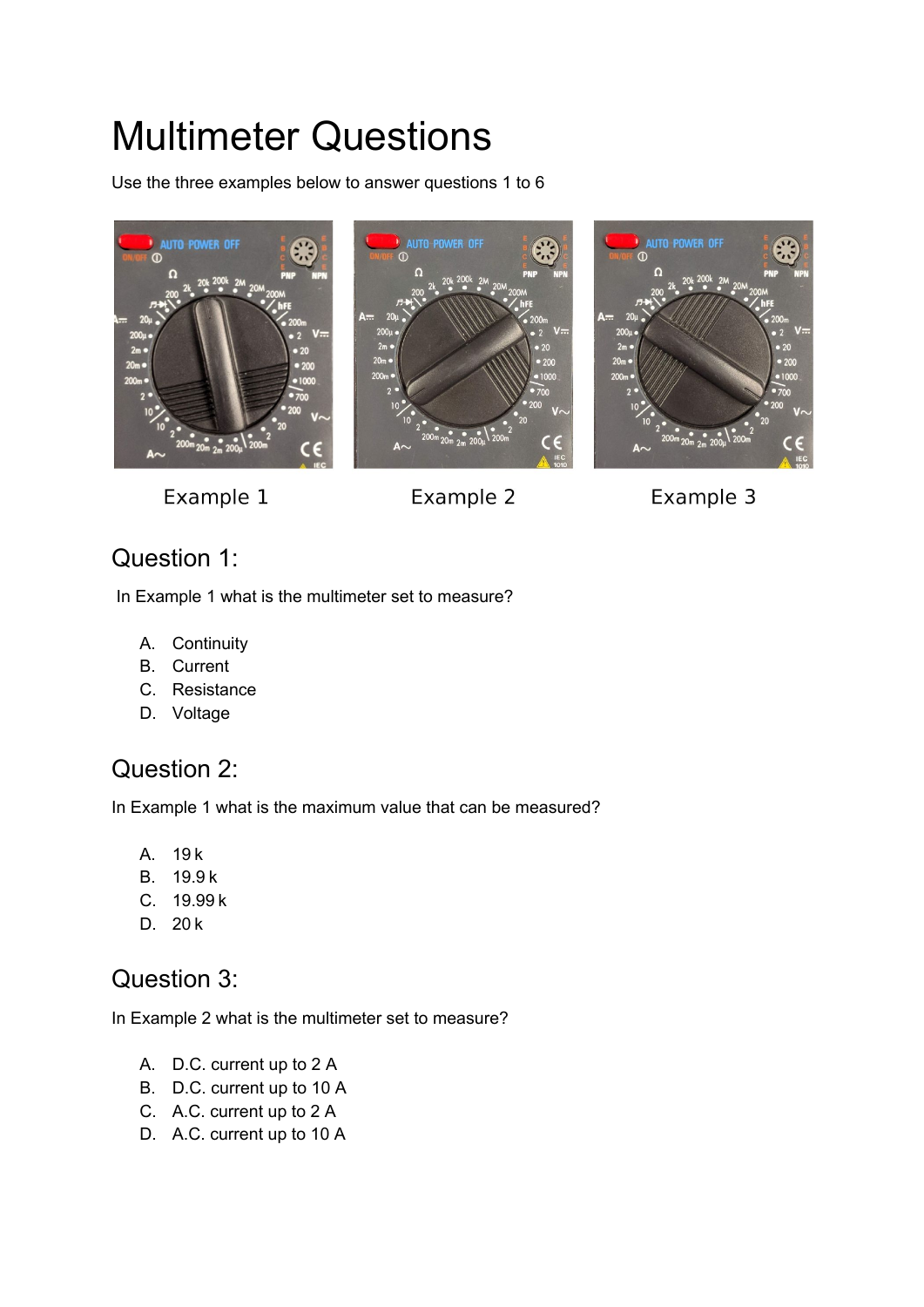#### Question 4:

In Example 2, what is shown on the screen when the multimeter is measuring the maximum possible value?

- A. 9.9
- B. 9.99
- C. 10
- D. 10.00

#### Question 5:

In Example 3 what is the multimeter set to measure?

- A. A.C. voltage
- B. A.C. current
- C. D.C. voltage
- D. D.C. current

#### Question 6:

In Example 3 what is the maximum value that can be measured?

- A. 199
- B. 199.9
- C. 199.99
- D. 200

#### Question 7:

Which terminal is always used?

- A. V Ω
- B. 2 A
- C. 10 A
- D. COM

#### Question 8:

Which setting should be used to test a fuse?

- A. Continuity
- B. Voltage
- C. Current
- D. hFE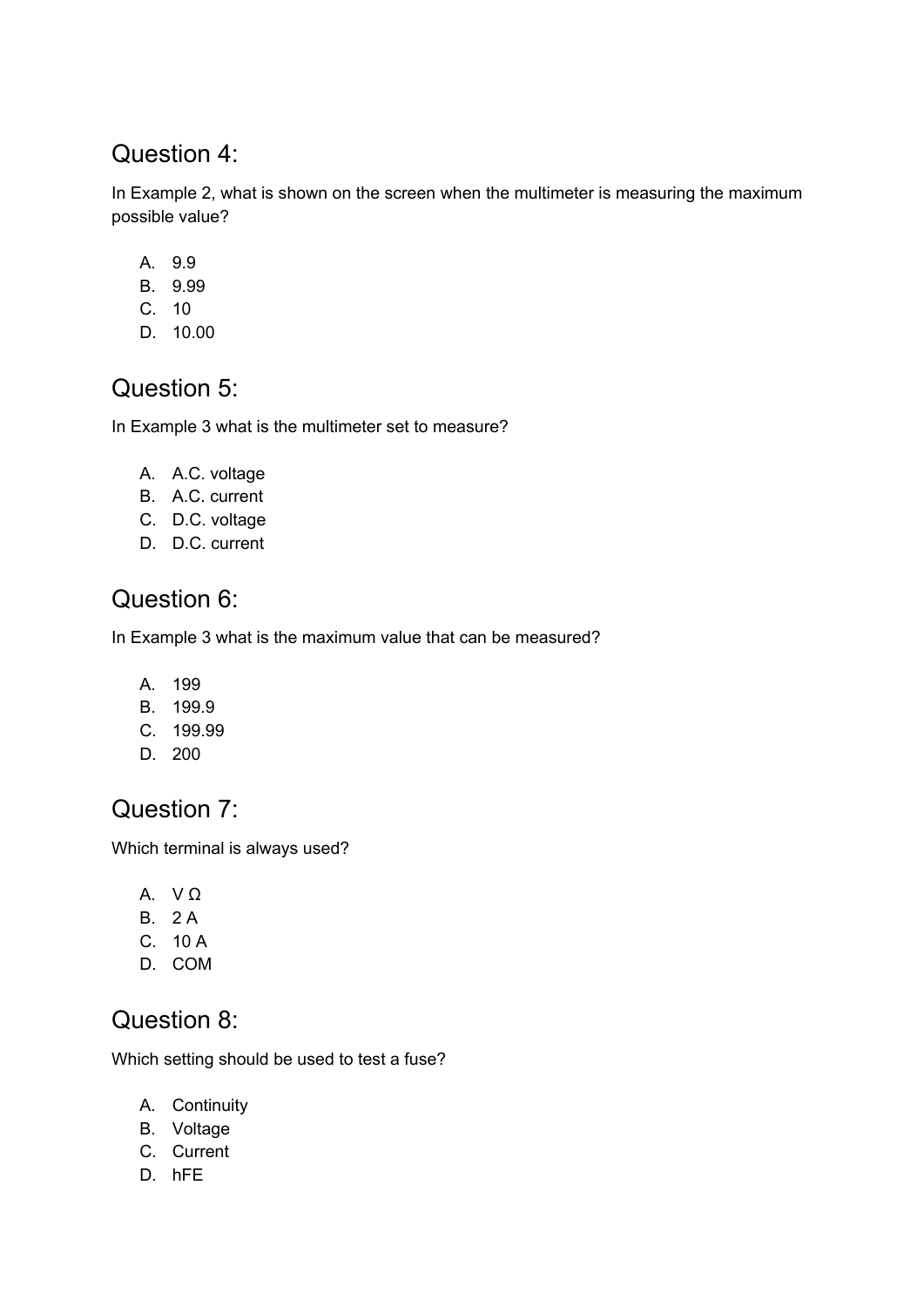#### Question 9:

Why must particular care be taken when measuring current?

- A. The fuse can blow
- B. The readings might be too small
- C. The readings might be too large
- D. It can flatten the battery in the multimeter

#### Question 10:

What does 1 displayed on the left hand side of the screen show?

- A. 1 A
- B. 1 V
- C. 1 Ω
- D. Out of Range